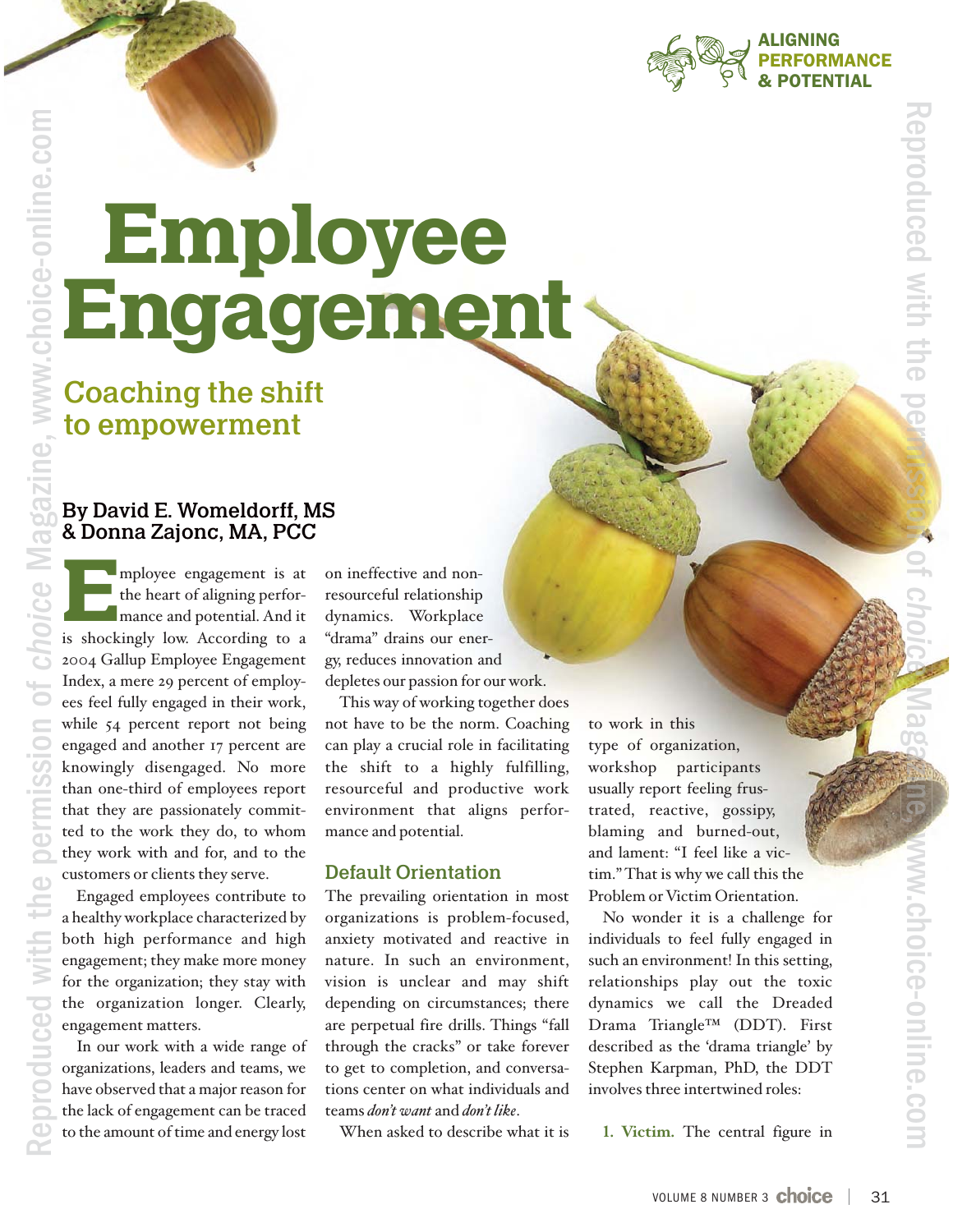### **choice** inspiration



**"**The potential of the average person is like a huge ocean unsailed , a new continent unexplored, a world of possibilities waiting to be released and channeled toward some great good. **"**

> Brian Tracy, author & speaker

the DDT, a Victim is one who feels powerless or, in this context, has lost a sense of purpose, passion and engagement with their work.

**<sup>2</sup>. Persecutor.** The Persecutor is the Victim's perceived (or real) threat. The Persecutor may be a person such as a "bad boss," a difficult coworker, or an irate client. It can be impersonal, such as an economic downturn. The Persecutor dominates the Victim's time and attention.

**3. Rescuer.** The Rescuer intervenes to help the Victim relieve the "pain" of their victimhood and/or to be the hero and fix the situation. Despite having helpful intentions, the Rescuer reinforces the Victim's powerlessness.

The DDT can consume an inordinate amount of nonproductive time and energy, wasting a lot of employee potential.

### Creator Orientation

Effective employee engagement requires the shift to a more empowering and resourceful mindset and set of relationship dynamics – a shift coaches can help facilitate.

Adopting a Creator Orientation is the key. This mindset puts the focus on envisioned outcomes and is passion-motivated toward creating those outcomes. Employees' emphasis is on *what they want*, rather than on what they don't want. They still face and solve problems, but they do so in the course of creating outcomes, rather than merely reacting to them.

Reproduced with the permission of *h i c o ce* Mg i a az ne, www h i li .choice-online.com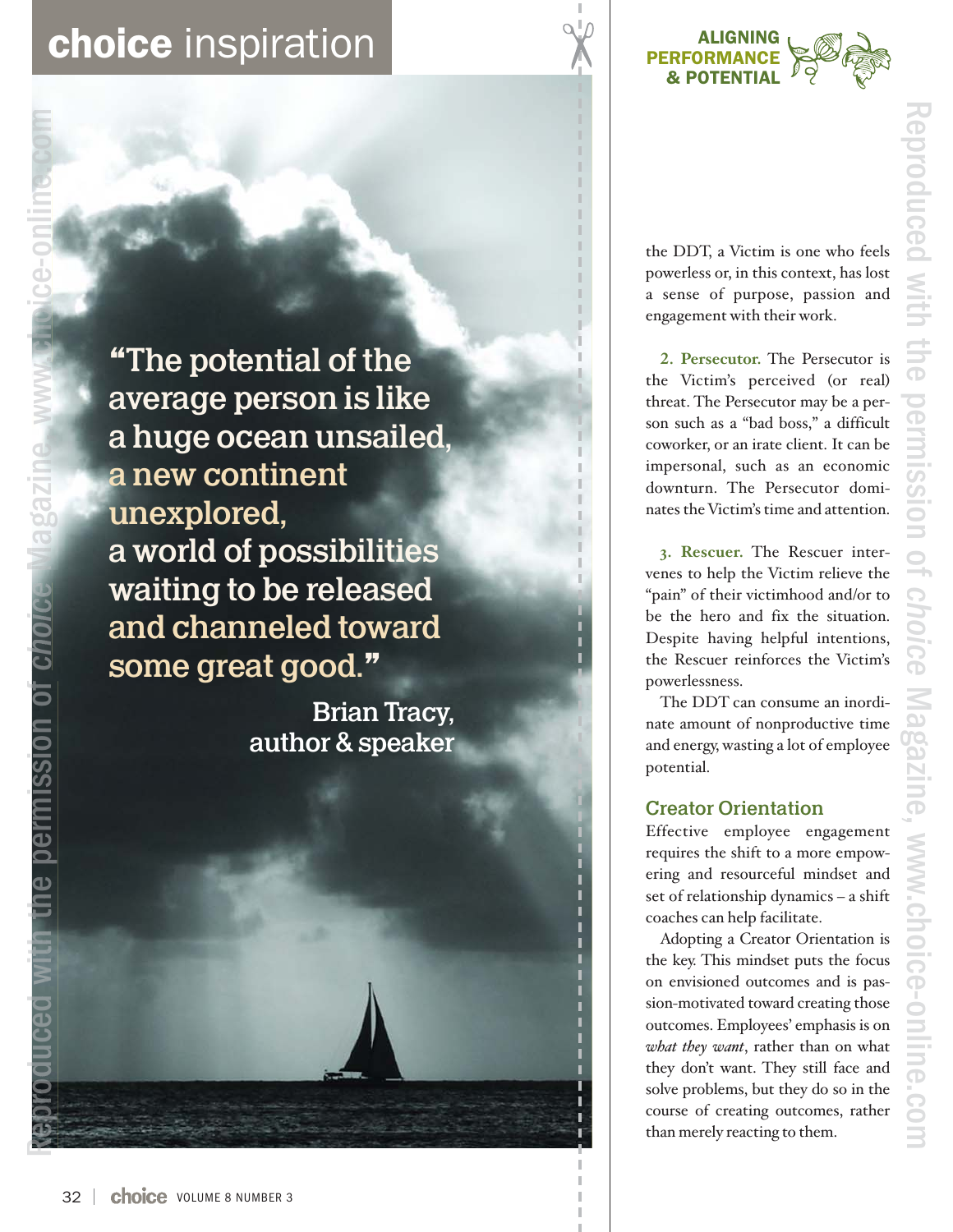

This orientation sets the stage for a whole new set of empowering roles to emerge. The Empowerment Dynamic (TED) is composed of three roles that are antidotes to the toxic roles of the Dreaded Drama Triangle™ (DDT):

**<sup>1</sup>. Creator.** The antidote to the powerless Victim, Creators cultivate their capacity to manifest outcomes. They also greatly own their responsibility to choose their response to the challengers they face, rather than merely reacting to them.

**<sup>2</sup>. Challenger.** A Challenger is a catalyst for change, learning and growth for a Creator, and serves as an antidote to the Persecutor. While many Challengers show up as unwanted or uninvited "thorns in our sides," TED also involves developing skillful, conscious and constructive Challengers whose intentions are on sparking change. In either case, a Creator is able to embrace the experience of a Challenger as a call to action, learning and growth.

**<sup>3</sup>. Coach.** As the antidote to a Rescuer, who reinforces the powerlessness of a Victim, a Coach views others as being inherently creative and resourceful. A Coach supports others by asking questions that help clarify envisioned outcomes, current realities and possible next steps. As a professional Coach we can help a Rescuer develop the skills of inquiry in order to embody the Coach role in service to others.

Adopting a Creator Orientation and cultivating the roles of Creator,



**"**Coaching can play a crucial role in facilitating the shift to a highly fulfilling, resourceful and productive work environment that aligns performance and potential.**"**

Challenger and Coach can definitely make a bottom-line difference. One of our clients (a CEO of a technology services company) reported a fourfold increase in prospects and experienced a 32 percent growth over the previous year – almost unheard of in this business climate! He attributed this success to championing a Creator Orientation and the TED roles for himself and his organization.

### Coaching the Shift

Coaching is an important intervention to facilitate making "shift happen" from a Victim to Creator Orientation. As coaches, we help clients acknowledge the toxic DDT roles that exist and to develop the capacity to understand and adopt their antidote TED counterparts.

To shift from Victim to Creator (both the orientations and roles), we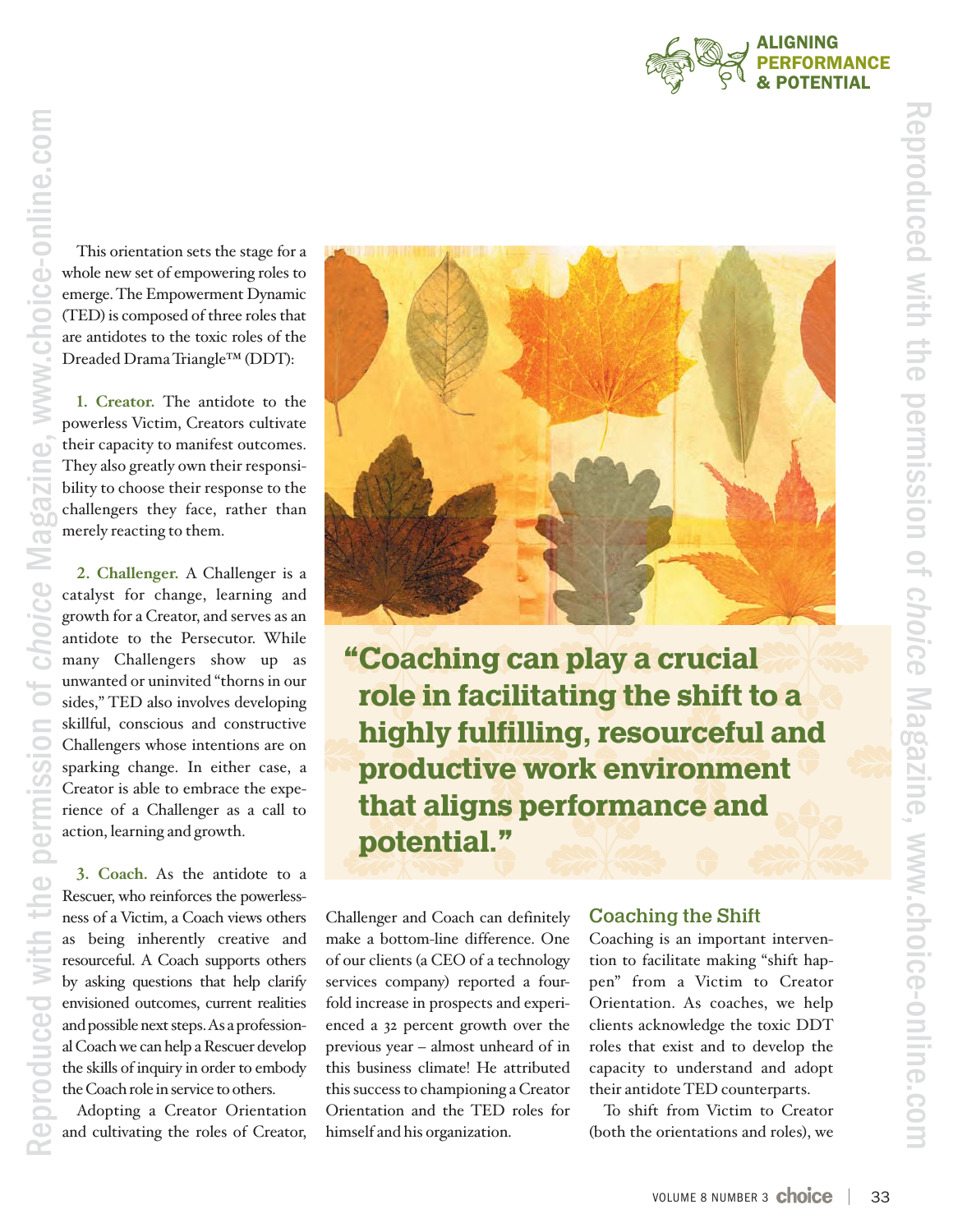# Reproduced withthe<br>P permission $\overline{Q}$ *choice* Magazine, www.choice-online.com





### Challenge your thinking. **Expand your insights.** Enrich your choices.

Become a subscriber or sponsor to **IJCO** The International Journal of Coaching in Organizations<sup>104</sup>.

**IJCO<sup>™</sup>** welcomes coaches, organizational coaching clients, educators and researchers to a unique forum that is focused on the disciplined practice of coaching within organizations. Published quarterly since 2003,  $IJCO<sup>**</sup>$  was designed to meet the needs of the professional coaching community.

Reproduced with the permission of *choice* Magazine Magazine, www choice-online com .choice online.comchoice online

ssinn of choice M

nermi

d

euizege

Issues are available in print or electronic media.

### **Subscribe Now!** www.ijco.info

To learn more about PCPI, Inc.: www.pcpionline.com

Professional Coaching Publications, Inc.<sup>26</sup>

### **ALIGNING PERFORMANCE & POTENTIAL**



the other as a Creator, and the desire to enhance growth and development.

Coaching the shift from Rescuer to Coach begins with helping clients see others as creative and resourceful. Rescuers want to be of support. However, the unintended consequence is that they reinforce others'

**"**We ask our clients to focus on what they want rather than what they don **'**t want and move from reacting to problems to choosing outcomes and responses to circumstances. **"**

ask our clients to focus on what they want rather than what they don't want and move from reacting to problems to choosing outcomes and responses to circumstances. We support them in committing to action and hold them accountable for follow-through.

In coaching for the shift from Persecutor to Challenger, we work at two different levels. First and foremost, we help clients discern the learning and growth a Challenger is sparking. For clients who are perceived by others as a Persecutor, we encourage them to become conscious, constructive Challengers by clarifying their intent. We often ask, "What is your intention? To be right and convince, or to connect, collaborate and support learning?" Conscious Challengers possess clarity of intention, the ability to see

victimhood. We must help our clients see that they are continuing the DDT and unknowingly fostering the Victim mindset when they embody the Rescuing role. We coach them to develop the ability to support by asking questions that help others discern how to respond to the challenges they face.

Coaches are critical to facilitating the shift. It has been said that the hallmark of great leaders is not that they have followers, but that they produce other leaders. The hallmark of effective coaches is that we facilitate our clients increasing their capacity as Creators, Challengers and Coaches in their working relationships with others. In doing so, we serve in helping align performance, potential and employee engagement.